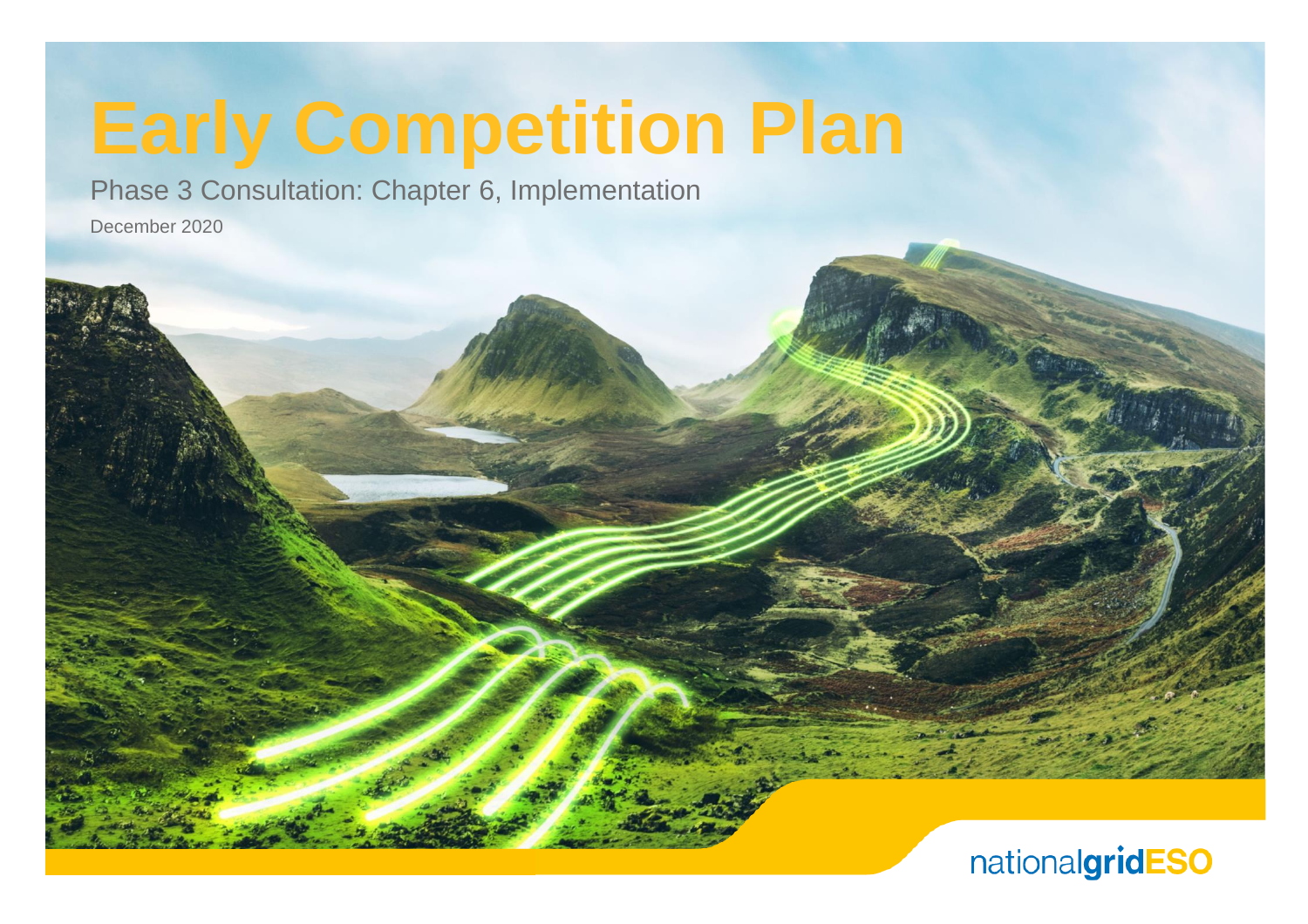

| 1              | <b>SUMMARY</b>                           | 3                        |
|----------------|------------------------------------------|--------------------------|
| $\overline{2}$ | <b>IMPLEMENTATION</b>                    | 4                        |
| 2.1            | <b>Implementation Activities</b>         | $\overline{\mathcal{A}}$ |
| 2.2            | <b>Activity Timing and Sequencing</b>    | 8                        |
| 2.3            | <b>Pre-Implementation Considerations</b> | 10                       |
|                |                                          |                          |
|                |                                          |                          |
|                |                                          |                          |
|                |                                          |                          |

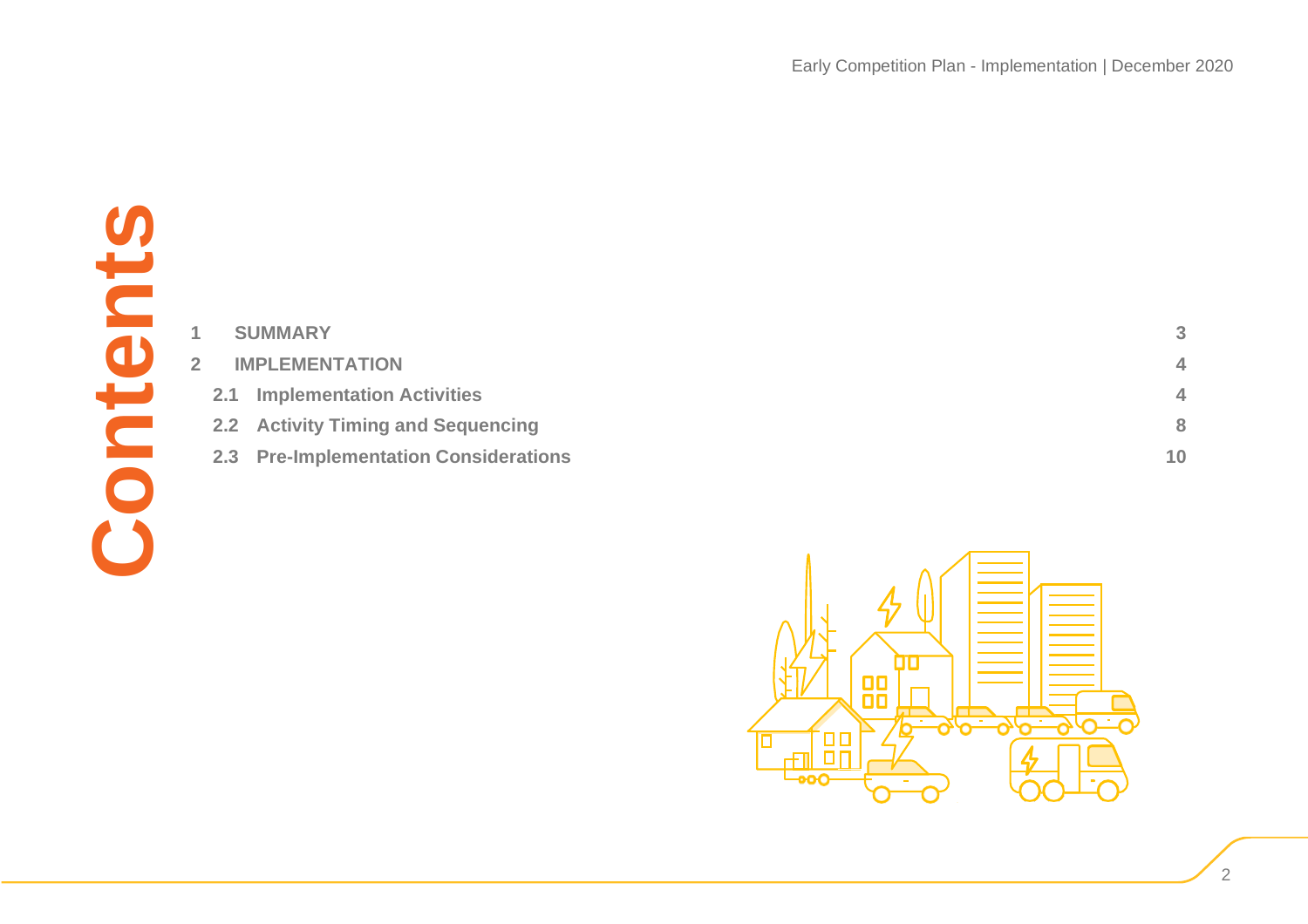# <span id="page-2-0"></span>**1 Summary**

The focus of this chapter is on the implementation plan activities that would be needed for early competition.

In this chapter, we consider what implementation plan activities will likely be needed to implement early competition and why those activities would be needed. Following submission of the Early Competition Plan, we expect that Ofgem will need to conduct a review of several activities prior to deciding whether, and if so, how and when, to implement early competition.

We consider that a more detailed programme plan will need to be created which explore the implementation plan activities in much greater detail, and that the trigger for implementation plan activities to start will be the later of the decision to implement a form of early competition and both the primary and secondary legislation being in place.

There are however some implementation plan activities which would likely be on or around the critical path and which are relatively low regret therefore, it could be worthwhile further progressing these items prior to any decision on early competition being made by Ofgem or prior to the relevant legislation being in place.

We welcome your views on implementation both in response to our questions and more generally if you have further feedback or suggestions.

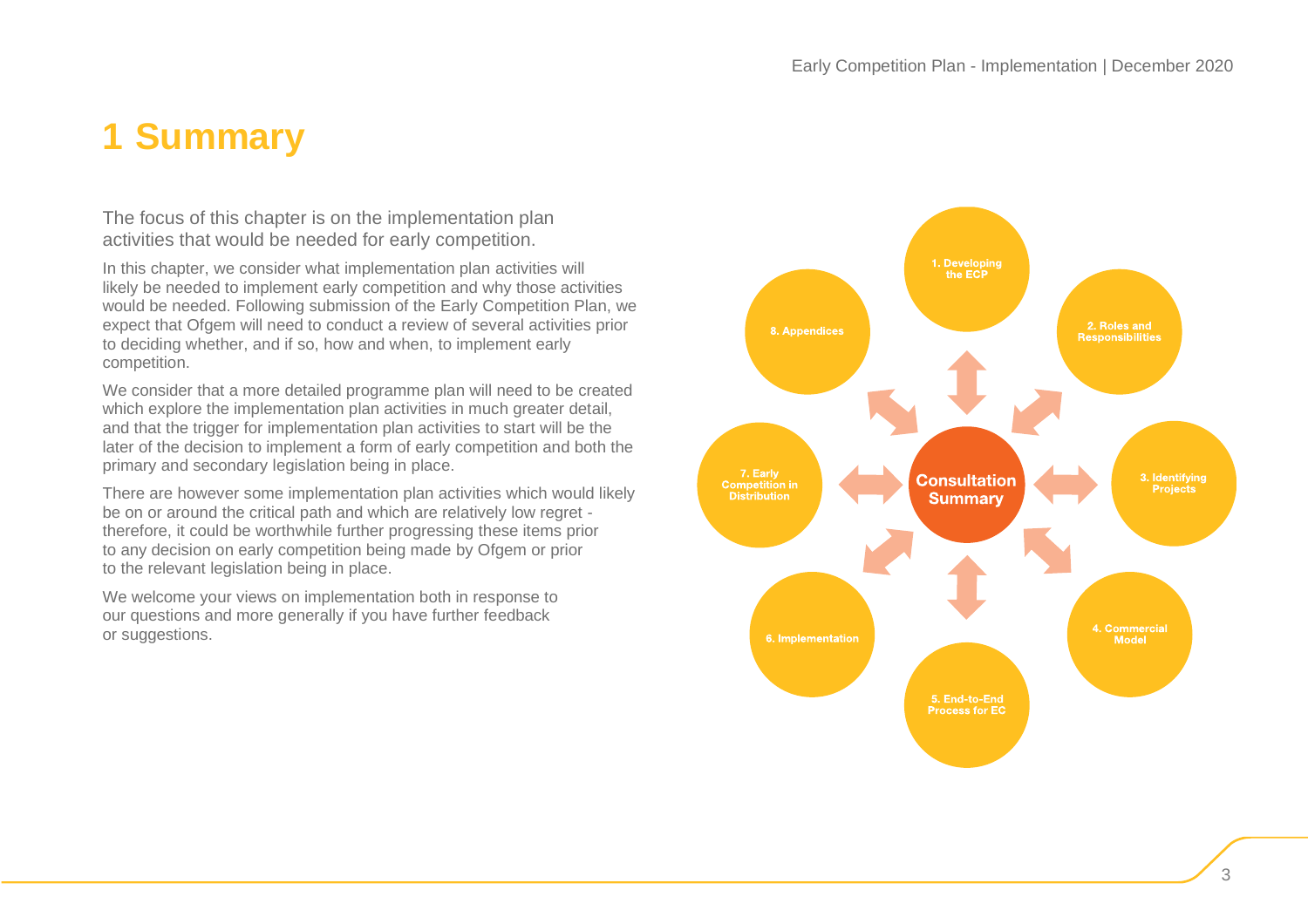# <span id="page-3-0"></span>**2 Implementation**

This section starts to consider the implementation plan activities which are likely to be needed to implement early competition.

This is a new section which we did not include in our previous consultation, but it is one which we plan to include in our Early Competition Plan ("ECP"). We are therefore setting out our initial views to gather stakeholder insight and feedback on our initial thinking in relation to implementation plan activities. This will help inform the content of our ECP which will in turn help inform Ofgem in their decision-making processes.

# <span id="page-3-1"></span>**2.1 Implementation Activities**

This sub-section sets out the implementation plan activities we expect to be needed for each of the key elements of our proposals as set out in the remainder of our Phase 3 consultation.

# **New issues for consultation**

We have set out initial views on implementation plan activities in [Table 1.](#page-3-2) Please note this section does not provide any views on the timing and sequencing of these activities and simply indicates that they will be needed to implement early competition.

<span id="page-3-2"></span>*Table 1: Implementation Plan Activities*

| <b>Implementation Activity</b> | <b>Activity Narrative</b>                                                                                                                                                                                                              |
|--------------------------------|----------------------------------------------------------------------------------------------------------------------------------------------------------------------------------------------------------------------------------------|
| <b>Primary Legislation</b>     | Primary legislation will be needed to allow an early competition to be undertaken which allows both<br>network solutions and non-network solutions to compete against each other to address Electricity<br>Transmission network needs. |
| <b>Secondary Legislation</b>   | Secondary legislation will likely be needed to set out the early competition criteria and/or to set<br>out the early competition procurement process.                                                                                  |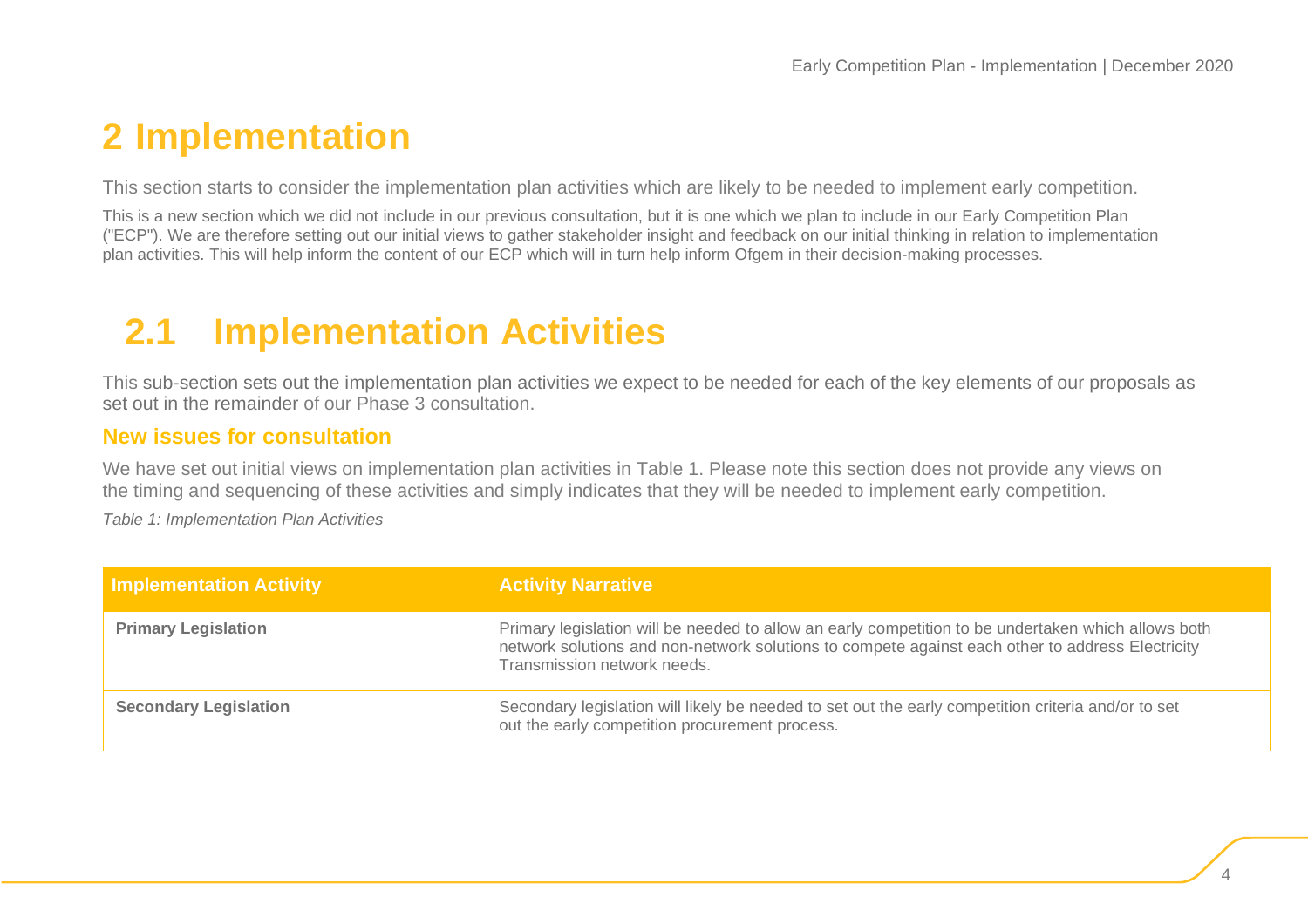| <b>Implementation Activity</b>                                                                                                                                             | <b>Activity Narrative</b>                                                                                                                                                                                                                                                                                                                                                                 |
|----------------------------------------------------------------------------------------------------------------------------------------------------------------------------|-------------------------------------------------------------------------------------------------------------------------------------------------------------------------------------------------------------------------------------------------------------------------------------------------------------------------------------------------------------------------------------------|
| <b>Facilitative Licence Changes</b><br>(including Conflict Mitigation Measures)                                                                                            | A set of facilitative licence changes will likely be needed for the Electricity System Operator ("ESO") and/or<br>incumbent Transmission Owners ("TOs") to set out obligations and remuneration in relation to facilitating<br>the implementation of early competition, including respective future roles in relation to periodically<br>identifying and facilitating early competitions. |
|                                                                                                                                                                            | This will need to include any appropriate conflict mitigation measures.                                                                                                                                                                                                                                                                                                                   |
| <b>Facilitative Industry Code Changes</b>                                                                                                                                  | A set of facilitative industry code changes will likely be needed in respect of the ESO and/or incumbent<br>(and future) TOs to set out any obligations and/or processes in respect of periodically identifying and<br>facilitating early competitions e.g. in respect of data exchange to support a tender process, etc.                                                                 |
| <b>Network Planning Body</b>                                                                                                                                               | The Network Planning Body will need to increase resources and skills to carry out its new functions.                                                                                                                                                                                                                                                                                      |
| (Capacity and Capability)                                                                                                                                                  | There may need to be structure, process and/or system change in respect of those new functions.                                                                                                                                                                                                                                                                                           |
| <b>Future Energy Scenarios, Electricity</b><br><b>Ten Year Statement, Network Options</b><br><b>Assessment and Interested Persons</b><br><b>Options Process Amendments</b> | These existing processes will need to be reviewed and potentially amended to support identification<br>of network needs which may be suitable for early competition. This will be linked to the development of<br>the early competition criteria methodology. This may also be linked to facilitative industry code changes.                                                              |
| Other Process Amendments e.g.<br><b>Connections, Asset Replacement, etc</b>                                                                                                | Other existing processes may need to be reviewed and potentially amended to support identification<br>of network needs which may be suitable for early competition. This will be linked to the development of<br>the early competition criteria methodology. This may also be linked to facilitative industry code changes.                                                               |
| <b>Early Competition Criteria Methodology</b>                                                                                                                              | A methodology will need to be created by which network needs will be assessed against the early<br>competition criteria, including the development of a cost-benefit analysis methodology to determine<br>whether the savings associated with an early competition are expected to outweigh the<br>corresponding costs.                                                                   |
| Approver                                                                                                                                                                   | The Approver will need to increase resources and skills to carry out its new functions.                                                                                                                                                                                                                                                                                                   |
| (Capacity and Capability)                                                                                                                                                  | There may need to be structure, process and/or system change in respect of those new functions.                                                                                                                                                                                                                                                                                           |
| <b>Contract Counterparty</b>                                                                                                                                               | The Contract Counterparty will need to increase resources and skills to carry out its new functions.                                                                                                                                                                                                                                                                                      |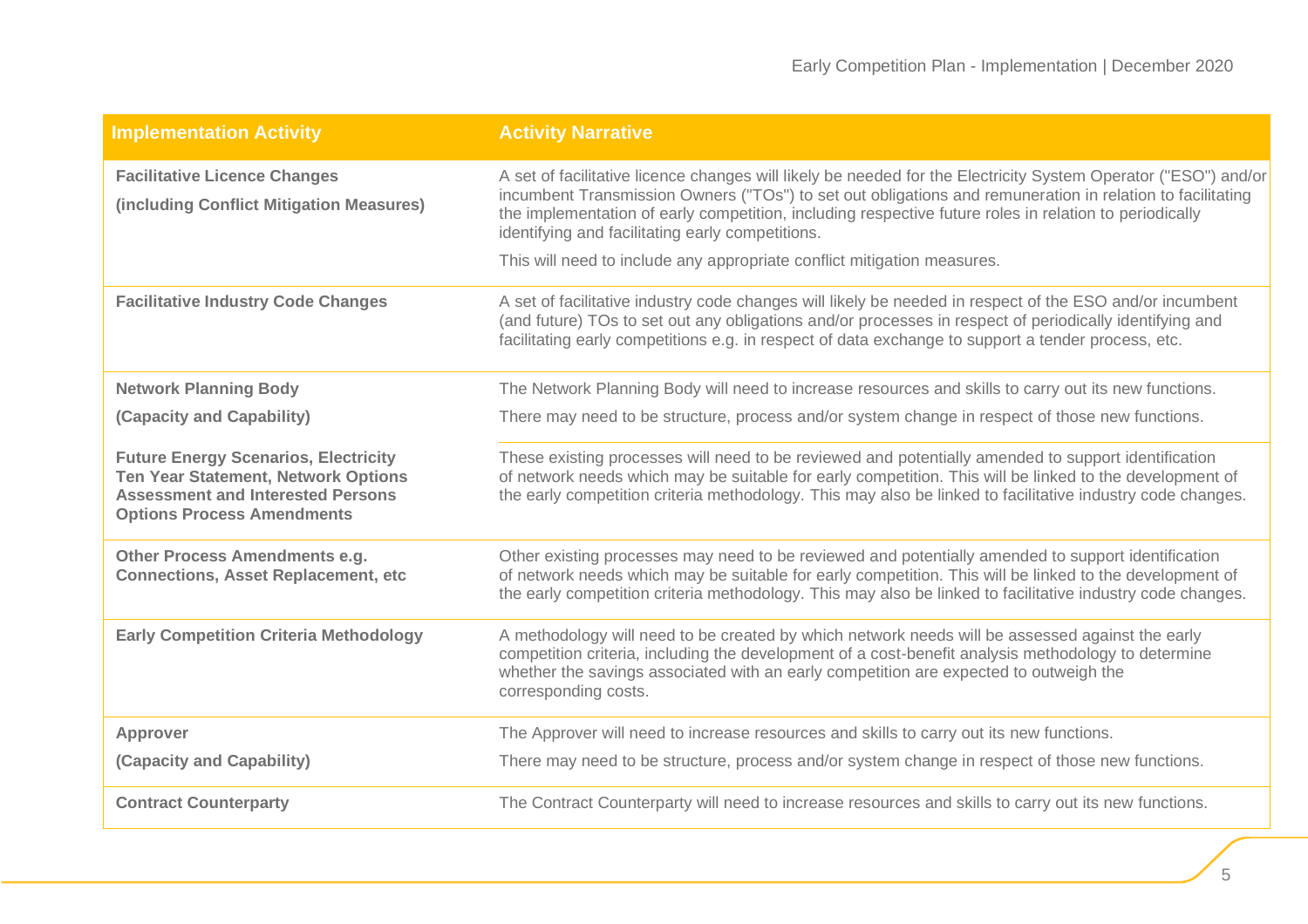| <b>Implementation Activity</b>                                                    | <b>Activity Narrative</b>                                                                                                                                                                                                                                                                                                                                                                     |
|-----------------------------------------------------------------------------------|-----------------------------------------------------------------------------------------------------------------------------------------------------------------------------------------------------------------------------------------------------------------------------------------------------------------------------------------------------------------------------------------------|
| (Capacity and Capability)                                                         | There may need to be structure, process and/or system change in respect of those new functions.                                                                                                                                                                                                                                                                                               |
| <b>Payment Counterparty</b>                                                       | The Payment Counterparty will need to increase resources and skills to carry out its new functions.                                                                                                                                                                                                                                                                                           |
| (Capacity and Capability)                                                         | There may need to be structure, process and/or system change in respect of those new functions.                                                                                                                                                                                                                                                                                               |
| <b>Procurement Body</b>                                                           | The Procurement Body will need to increase resources and skills to carry out its new functions.                                                                                                                                                                                                                                                                                               |
| (Capacity and Capability)                                                         | There may need to be structure, process and/or system change in respect of those new functions.<br>(In the event the Procurement Body is a new entity this will need to be created.)                                                                                                                                                                                                          |
| <b>Substantive Industry Code Changes</b>                                          | Substantive industry code changes will need to be raised and concluded e.g. in respect of the rights and<br>obligations under codes of successful network solutions and non-network solutions. It may be prudent to<br>combine these industry code changes with any facilitative industry code changes.<br>Further information on this activity is provided in <b>Chapter 8</b> , Appendix 4. |
| <b>Network Need Identification</b><br>and Market Engagement                       | The first tranche of network needs will need to be assessed and engaged upon to inform Stage Gate 1.<br>Further information on Stage Gate 1 can be found in <b>Chapter 2</b> on Roles and Responsibilities.                                                                                                                                                                                   |
| <b>Eligibility Assessment</b><br>and Stage Gate 1 Decision                        | An eligibility assessment will be undertaken on the first tranche of network needs and a decision<br>taken by Ofgem on what, if any, will result in an early competition.                                                                                                                                                                                                                     |
| <b>Market Engagement</b><br>and Stage Gate 2 Decision                             | The Procurement Body will undertake pre-tender engagement and a final decision on whether to formally<br>launch a tender will be taken by Ofgem at Stage Gate 2. Further information on Stage Gate 2 can be<br>found in <b>Chapter 2</b> on Roles and Responsibilities.                                                                                                                       |
| <b>Tender Specific Policy Decisions</b>                                           | Any tender specific policy decisions will be made e.g. in respect of availability incentive structure, etc.                                                                                                                                                                                                                                                                                   |
| <b>Tender Process and Documentation</b><br>(including contract/licence pro-forma) | The tender process documentation will be created - this will include a pro-forma contract and licence.<br>This will be in combination with any tender specific policy decisions e.g. in relation to the availability<br>incentive structure, any enhanced contract provisions, etc.                                                                                                           |
|                                                                                   | Other supporting documents will be created and published. For example, Debt Competition Guidance,<br>Post Preliminary Works Cost Assessment Guidance and Tender Process Guidance.                                                                                                                                                                                                             |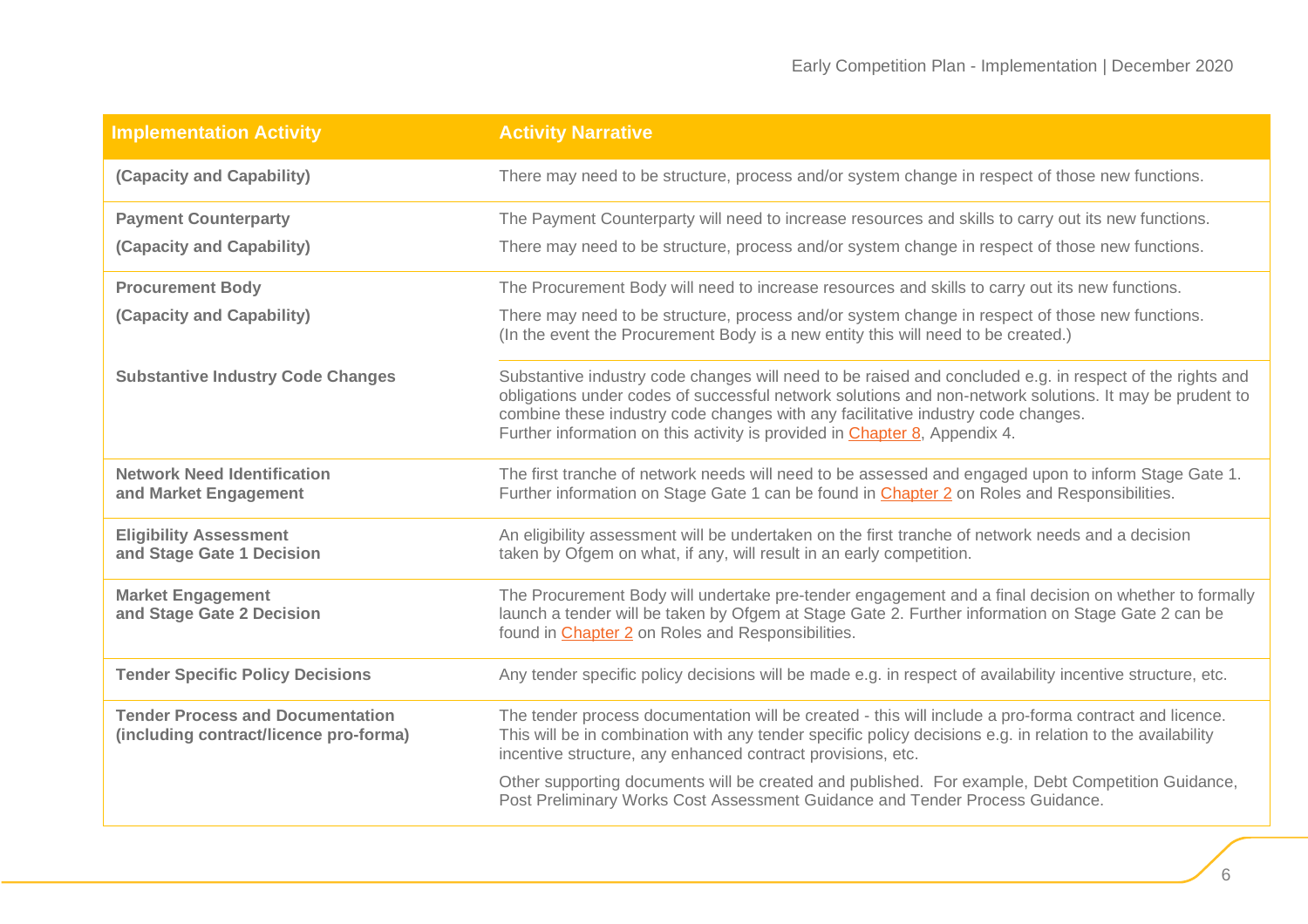## **Implementation Activity Activity Activity Narrative**

**Inaugural Early Competition Launch** Once the above items have been satisfactorily concluded the first stage of the first tender process can start i.e. the Prequalification Stage as detailed in [Chapter 5](https://www.nationalgrideso.com/document/181926/download) on the End-to-End Process.

In the event that the Procurement Body is a third party (as per [Chapter 2,](https://www.nationalgrideso.com/document/181911/download) Roles and Responsibilities) then as well as the creation of the Procurement Body the relationship between that body and the industry codes will need to be further considered. In addition, other governance and process arrangements in respect of the Procurement Body will also need to be developed e.g. their relationship with Ofgem, etc.

It is also worth noting that prior to any decision being taken by Ofgem we anticipate that Ofgem will need to undertake further work on early competition. Following submission of the ECP Ofgem will need to conduct a review of several activities prior to deciding whether, and if so, how and when, to implement early competition.

This is likely to include consultation on views on roles and responsibilities and key aspects of any early competition model. This would likely include the form of competition, how that competition would sit alongside other regulatory approaches, and how Ofgem would regulate the competition and its outcome.

It would also likely include views on whether introducing early competition would ultimately deliver benefits to GB consumers.

If a decision is made to implement early competition then any changes that are needed to licences, codes or frameworks to implement early competition will likely follow the appropriate formal change processes. To fully implement the early competition process, set out in this consultation, legislative changes will be needed to introduce competition in onshore transmission. Government is expected to publish the Energy White Paper shortly in which further detail on plans for onshore competition legislation is expected.

Ofgem will also need to further consider any interactions between early competition and late competition in relation to the respective models and their implementation.

**Questions** 

1. 1. Do you think Table 1 is a comprehensive list of high-level implementation plan activities? If not, what has been omitted?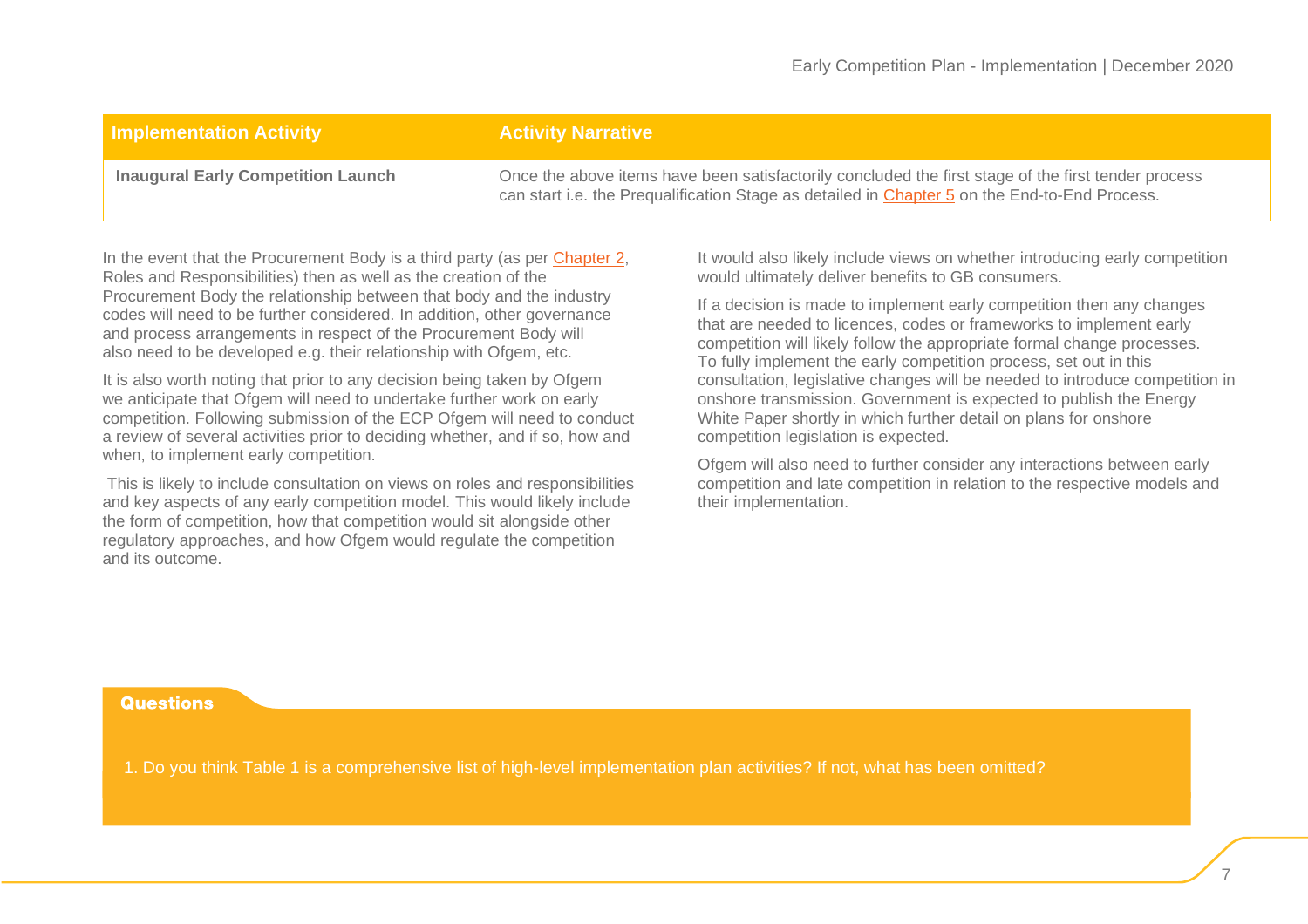# <span id="page-7-0"></span>**2.2 Activity Timing and Sequencing**

This sub-section takes the above implementation plan activities and starts to consider the timing and sequencing of those activities.

# **New issues for consultation**

We have set our initial views on the timing and sequencing of implementation plan activities in Figure 1. We have assumed that the trigger for implementation plan activities to start will be the later of the decision to implement a form of early competition and both the primary and secondary legislation being in place, as the relevant implementation pre-requisites. There is also a question on whether facilitative licence changes would also need to be enacted to start implementation. Those activities bordered in black in Figure 1 are further considered in Section 2.3.



*Figure 1: Implementation Plan Overview*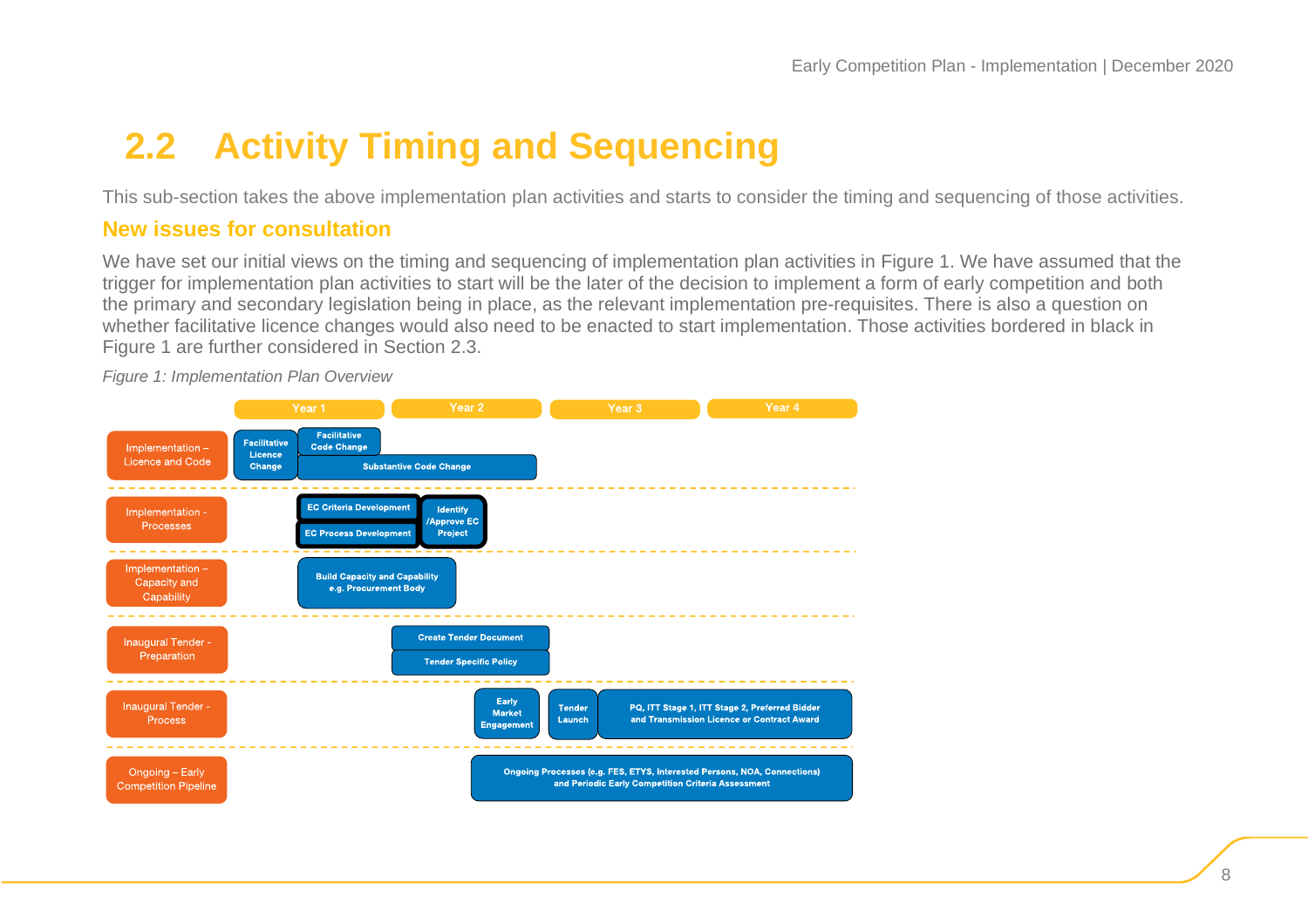Further to the above, a more detailed programme plan will need to be created which explores the above implementation plan activities in much greater detail. We would expect to start to build a more detailed implementation plan for inclusion within the ECP to inform implementation timescales but as with all plans we would only expect it to be finalised and baselined for the start of any future implementation programme.

For example, if we were to focus on industry code change there would be many further detailed implementation plan activity considerations which would need to be factored into a future implementation plan as detailed below.

### **Industry Code Implementation Plans and Timescales**

In respect of implementation of industry code change we do not believe it would be efficient for the ESO or wider industry to undertake a detailed code review or raise code modifications until a decision has been taken by Ofgem on what (if any) early competition model should be implemented and in what timescales. At this point in time we are assuming that industry code change will therefore not start until a decision is taken and at that point change would be taken through open governance - this is a working assumption and we note this could be subject to change.

Therefore, we do not see there being a conflict between the development of the ECP and any future code change being taken through an appropriate governance route with wider industry and relevant code panels at an appropriate point in time in the future.

Based on our high-level assessment and stakeholder engagement to date we estimate that Connection and Use of System Code and Grid Code modifications would take 6-12 months and System Operator Transmission Owner Code ("STC") modifications (including STC Procedures) would take 12-18 months. These estimates are dependent upon both the final volume of change needed as well as whether

**Our current estimate is that the first early competition process could start between 2023 to 2025 (inclusive) with the first contract or licence being awarded in the 2025 and 2027 (inclusive) range. This timescale assumes that both the relevant pre-requisites are in place mid-to-late 2021 and that there is then a minimum of an 18- 24 month implementation period.**

the changes are subject to any form of code panel prioritisation. The estimated timescales for other codes and standards remain to be confirmed but we expect they would be no longer than the STC changes and as such, in respect of industry code change, this would be on the critical path. Further information of the potential scale of code change can be found in [Chapter 8,](https://www.nationalgrideso.com/document/181941/download) Appendix 4, which considers the impact of our model on the codes.

In addition, whilst there could potentially be some parallel working, we expect that industry code change will follow on from any legislation and licence changes needed to implement early competition i.e. any facilitative licence changes to the ESO and/or incumbent TOs will be undertaken prior to any code changes. There will be more time available for the relevant party (or parties) to develop the licence and contract documentation that would be awarded to successful bidders considering these pro-forma documents would not be needed until the start of the first tender process. Therefore, we do not foresee any licence changes being needed or made until after a decision has been taken by Ofgem on early competition in the future.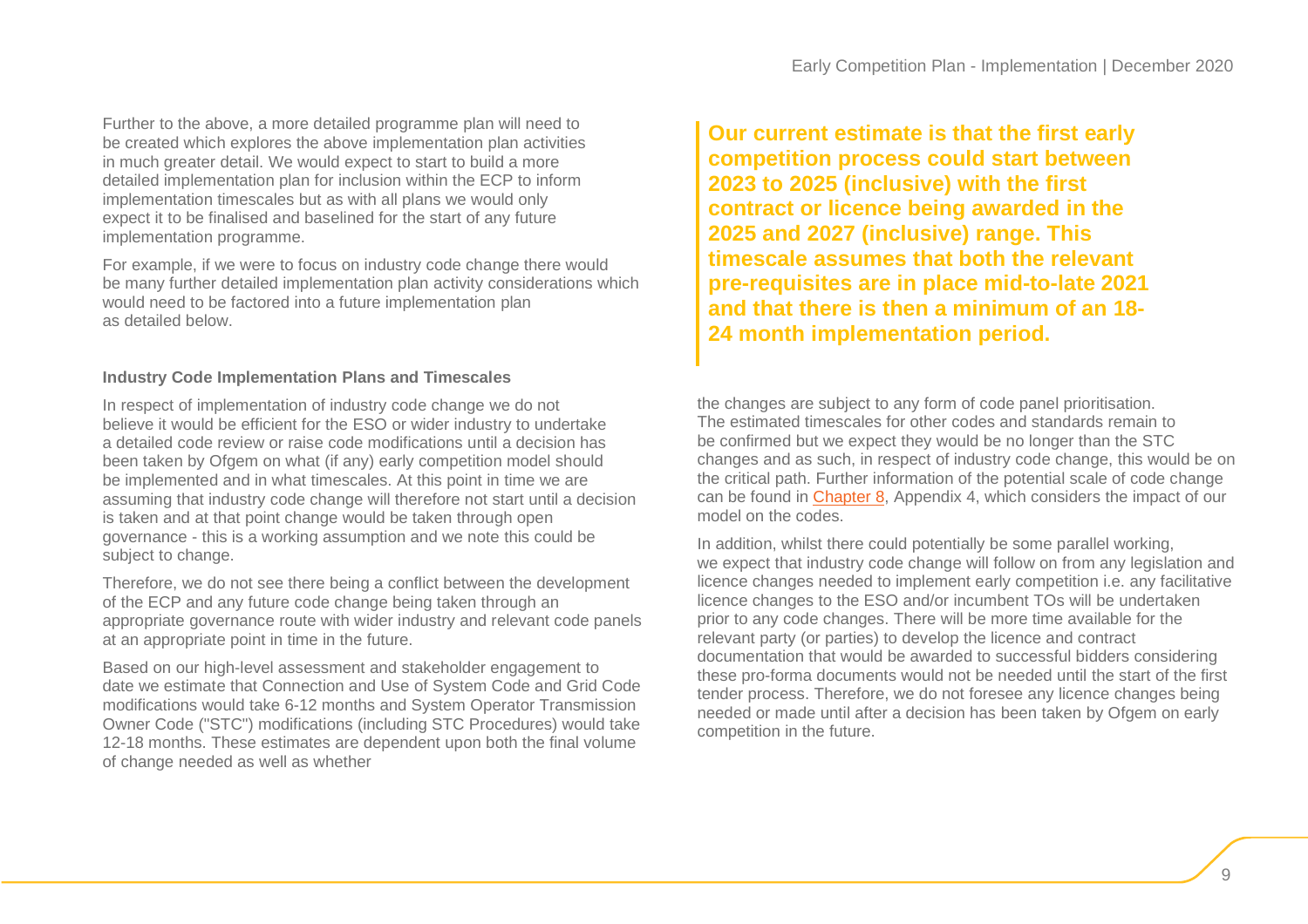#### **Questions**

2. Do you agree with our proposed timing and sequencing for implementation plan activities? If not, what would you change?

# <span id="page-9-0"></span>**2.3 Pre-Implementation Considerations**

Based on *[Table 1](#page-3-2)* and Figure 1 this sub-section considers which implementation plan activities could start prior to the pre-requisite activities detailed above i.e. the decision being taken by Ofgem and the relevant legislation being in place.

In addition, this sub-section considers what (if any) early competition model could run prior to the relevant early competition legislation being in place.

### **New issues for consultation**

Our new issues for consideration are as follows.

#### **Pre-requisites prior to starting implementation**

As a reminder, in Section [2.2](#page-7-0) above we stated that we assume the trigger for implementation plan activities to start will be the later of the decision to implement a form of early competition and both the primary and secondary legislation being in place.

There is also a question on whether facilitative licence changes would need to be enacted to start implementation plan activities.

As we do not know what decision Ofgem will take on the implementation of early competition and so what (if any) model will be implemented we feel that many of the implementation plan activities should not start prior to a decision being taken by Ofgem.

This ensures that the risk of wasted effort is minimised e.g. in relation to developing code modifications based on a model which may subsequently change due to further Ofgem consultation.

There are however some implementation plan activities which would likely be on or around the critical path and which are relatively low regret therefore, it could be worthwhile further progressing these items prior to any decision on early competition being made. This would potentially introduce additional float into the implementation programme whilst resulting in minimal wasted effort in the event a decision is taken to introduce a materially different model or even a decision to not implement early competition.

We have set out our views on these 'potentially advanceable' implementation plan activities (as per Figure 1) as follows.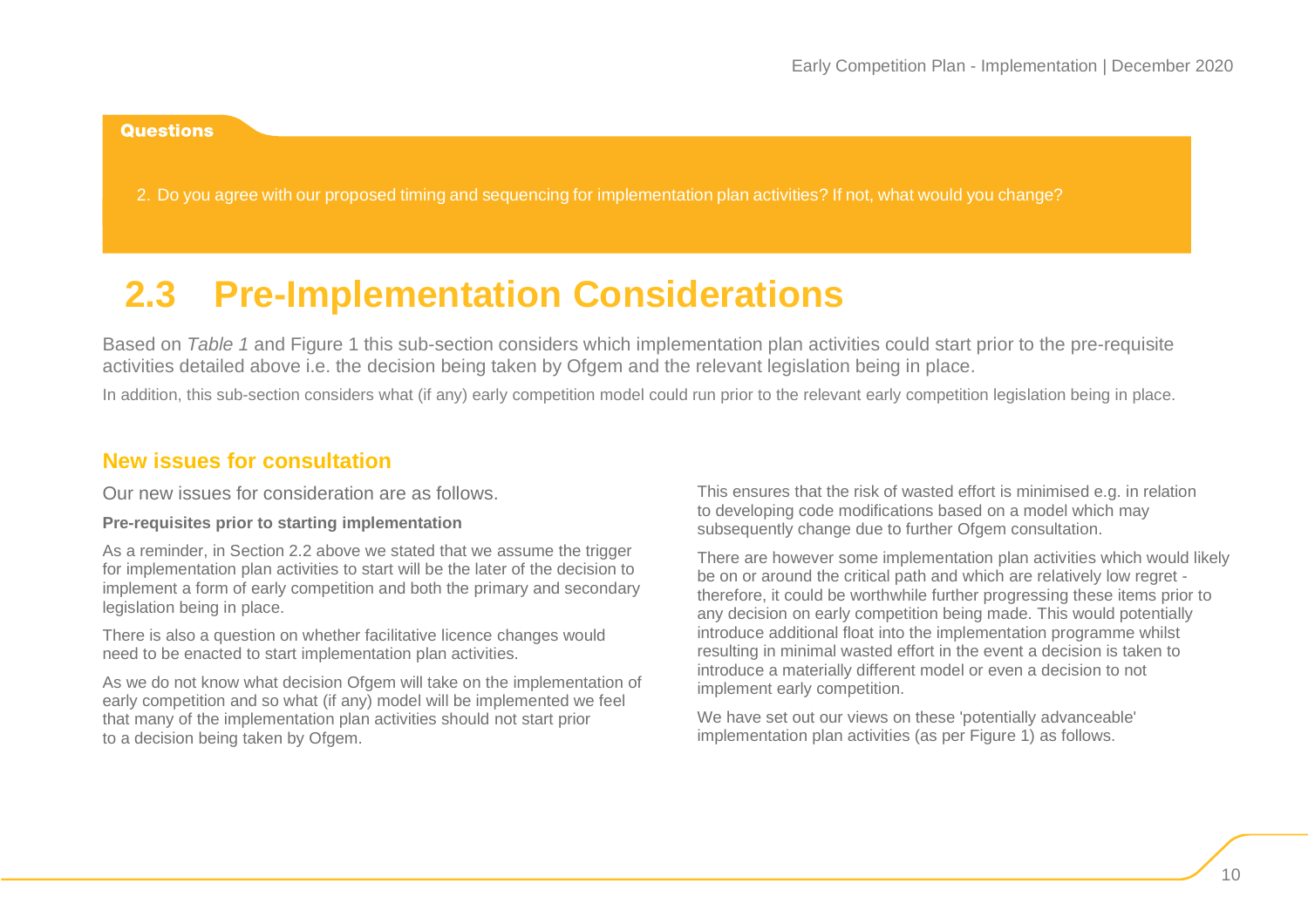### • Future Energy Scenarios, Electricity Ten Year Statement, Network Options Assessment and Interested Persons ("IP") options process amendments and other process amendments e.g. Connections, Asset Replacement, etc

Whilst it may not be efficient to make any process amendments in advance it could be prudent to explore them in greater detail in conjunction with the further development of the early competition methodology as below. This would allow a better understanding of the potential changes needed to processes, exactly which network needs may potentially be suitable for early competition and hence identifying a potential pipeline of early competition projects.

In addition, it could provide information on the changes needed to the capacity and capability of the Network Planning Body prior to making any such changes.

#### **Early Competition Criteria Methodology**

Further development of the early competition criteria methodology and associated cost-benefit analysis will be critical to the identification of network needs which might be suitable for early competition. If undertaken with the above activities this increases the chances of a robust process which identifies potentially suitable network needs in good time. This will also provide useful information in respect of undertaking future market engagement and as such it could be worth considering further in parallel to the IP options process as detailed in [Chapter 3](https://www.nationalgrideso.com/document/181916/download) on Identifying Projects.

In addition, there could also be further 'potentially advanceable' implementation plan activities (as per Figure 1) which could be undertaken once a decision has been made by Ofgem but prior to the relevant legislation being in place as follows.

### • Capacity and Capability

The relevant parties for each of the relevant roles could start to build their capacity and capability e.g. the Procurement Body, etc. This could allow some of the inaugural tender preparation to start at an earlier date.

#### **Early competition prior to Onshore Competition Legislation**

In the letter from Ofgem setting out the scope of our work they set out an aim that the proposed model should be able to work both with and without the expected early competition legislation. Our current proposals assume that the relevant legislation will be in place from the outset and that such legislation will appropriately facilitate our proposals, or whatever variation of these proposals Ofgem decide should be implemented in the future.

Once legislation is available a review of the appropriate proposals against such legislation will be needed to make sure alignment between the final legislation and those proposals. In respect of what (if any) of the proposed model can be implemented prior to legislation being available, our current view is that whilst some of the model can potentially work without new legislation being in place some of it is expected to require new legislation.

Moreover, much of what might be possible without legislation being in place is already being considered and undertaken via our pathfinders.

Therefore, at this point in time our view is that our proposed model should only be implemented once the appropriate legislation is in place and prior to that point we should look to our pathfinder programme as the appropriate form of early competition.

However, there may be opportunities to adapt and align our pathfinders with early competition thinking in some cases, where this is both possible and appropriate to do so. We will further consider this point once our early competition proposals are finalised.

We will continue to consider what happens with our pathfinders in the event early competition is implemented and we will share our views in due course.